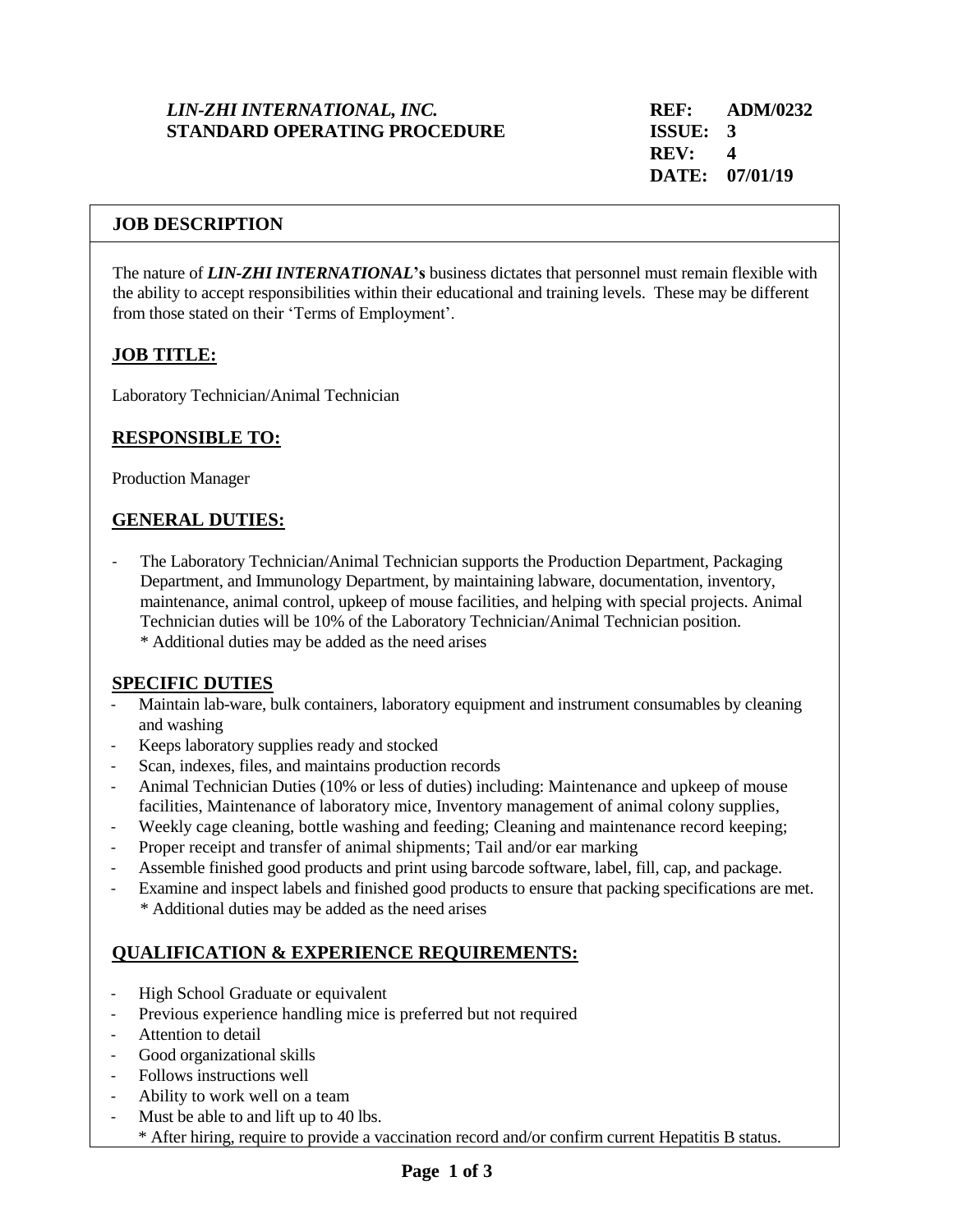# *LIN-ZHI INTERNATIONAL, INC.* **REF: ADM/0232 STANDARD OPERATING PROCEDURE ISSUE: 3**

#### **JOB DESCRIPTION**

*Lin-Zhi International, Inc*. is committed to building a diverse and inclusive work environment that reflects the society and communities in which we are located. We are committed to diversity and actively seek out applicants from groups facing systemic inequities in the biotech world.

*Lin-Zhi International, Inc*. is an equal opportunity employer. We enthusiastically welcome and accept our responsibility to make employment decisions without regard to race, gender, sex, sexual orientation, gender identity, age, religious creed, color, national origin, religion, marital status, medical condition as defined under State law, disability, genetic information, military service, pregnancy, childbirth and related medical conditions or any other classification protected by federal, state, and/or local laws and ordinances.